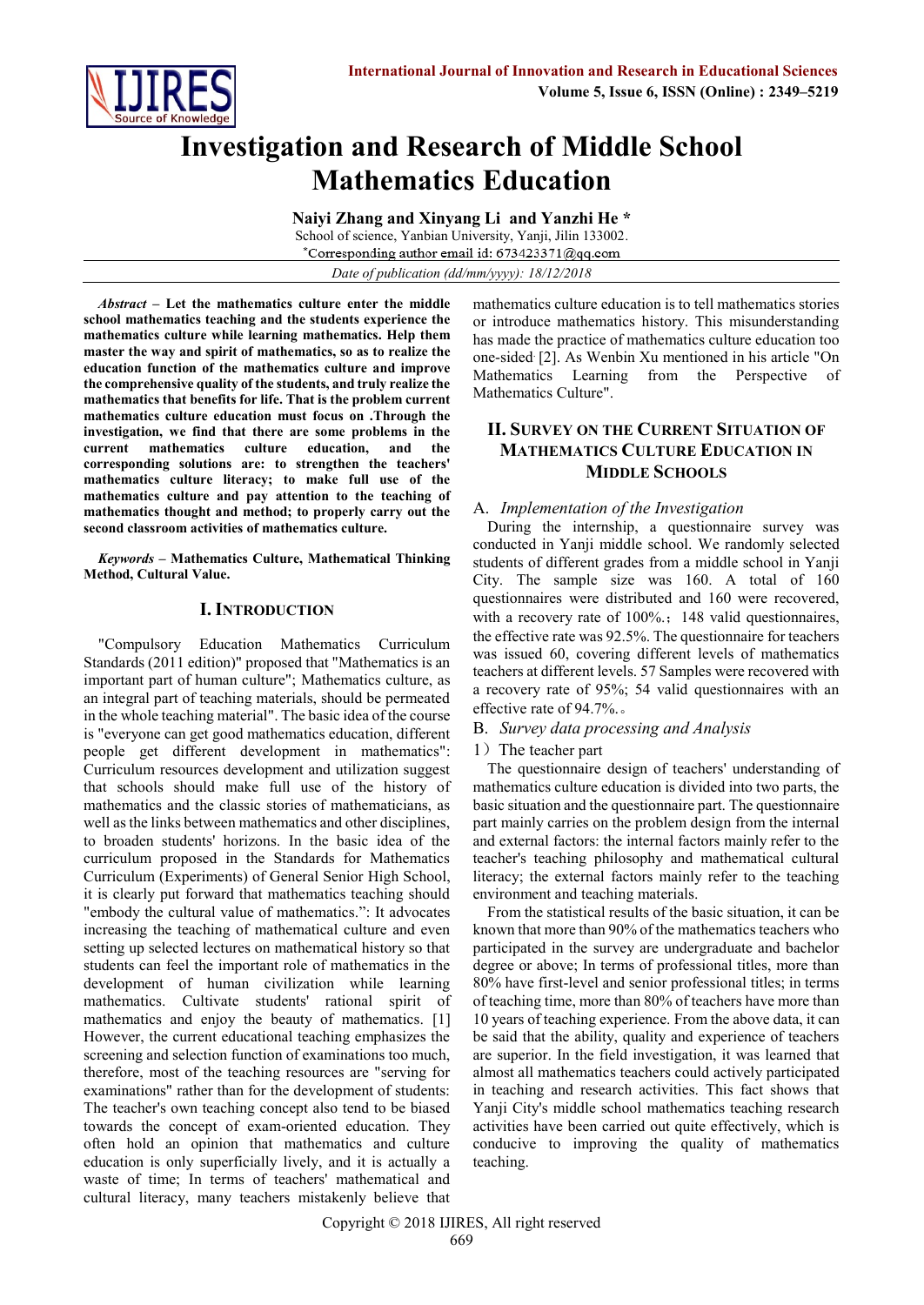

Graphics (1) Part of the teacher's teaching idea (%)

| title $\mathrm{Option}$ (%)              | meaning of | Very       | More  | general    |
|------------------------------------------|------------|------------|-------|------------|
|                                          | conforming | consistent |       | very       |
|                                          |            |            |       | consistent |
| Understanding                            | 11.11      | 33.33      | 22.22 | 33.34      |
| mathematics culture                      |            |            |       |            |
| understand the new                       | 12.96      | 42.59      | 22.22 | 22.23      |
| curriculum requirement                   |            |            |       |            |
| for mathematicculture.                   |            |            |       |            |
|                                          |            |            |       |            |
| Mathematical culture                     | 79.63      | 14.81      | 5.56  | 0.00       |
| learning should be added                 |            |            |       |            |
| in teaching                              |            |            |       |            |
| Mathematical culture                     | 46.30      | 33.33      | 12.96 | 7.4        |
| helps mathematics                        |            |            |       |            |
| teaching                                 |            |            |       |            |
| Mathematics culture can                  | 50.00      | 31.48      | 12.96 | 5.56       |
| arouse students'                         |            |            |       |            |
| enthusiasm.<br>Mathematics culture has a | 37.04      | 46.30      | 16.67 |            |
| positive impact on                       |            |            |       | 0.00       |
| students' emotional                      |            |            |       |            |
| attitude and values                      |            |            |       |            |
| Enrich classroom with                    | 42.59      | 33.33      | 16.67 | 7.84       |
| mathematical culture                     |            |            |       |            |
| Improving teaching skills                | 37.04      | 46.30      | 9.26  | 0.00       |
| with mathematical culture                |            |            |       |            |
|                                          |            |            |       |            |
| Inform students exactly                  | 48.15      | 25.93      | 0.00  | 0.00       |
| how to use mathematical                  |            |            |       |            |
| thinking.                                |            |            |       |            |
| Infiltrating mathematics                 | 50.00      | 24.07      | 14.81 | 0.00       |
| history, mathematics                     |            |            |       |            |
| thought, etc.                            |            |            |       |            |

The statistical results of the questionnaire section are shown in Figure 1. According to the questions in Sections 1-6 of the questionnaire, most of the current teachers are no strangers to the concept of mathematical culture, viewing mathematics as a discipline no more, but as a culture. Although there are still a small number of mathematics teachers with old teaching concepts, the requirements for mathematics culture and new curriculum standards on mathematics culture are not thoroughly understood, however, more than 90% of teachers believe that mathematics teaching should reflect the cultural value of mathematics, and should add the part of mathematics culture teaching. Therefore, it can be seen that the mathematical culture has penetrated into the teaching concept of front-line mathematics teachers. According to the 7-9 questions in the questionnaire, it can be found that about 80% of the teachers believe that the teaching of mathematics culture is conducive to the actual teaching activities, and it has a certain promotion effect on the enthusiasm of students, which is also beneficial for students to form a positive outlook on life and values through learning mathematics and can have a positive effect on the purpose of "teaching mathematics to educate people". Analysis of the results of 10-13 questions, most of the mathematics teachers are interested in mathematics culture and mathematics culture education, and are willing to practice in teaching, but some teachers are not very interested in this.

2) The student part

Questionnaires for junior high school students' u 28.38

understanding of mathematics and culture education mainly includes three aspects: students' perceptions and feelings on mathematics; students' perceptions and feelings about current mathematics teaching; students' understand- -ing of mathematics culture.

| Graphics (2) Students' perceptions and feelings about |             |  |  |
|-------------------------------------------------------|-------------|--|--|
|                                                       | mathematics |  |  |

| title $\mathrm{Option}$ (%) | very  | agree | Unclear | Disagree |  |
|-----------------------------|-------|-------|---------|----------|--|
|                             | agree |       |         |          |  |
| Do you like math class?     | 31.76 | 47.97 | 14.86   | 5.41     |  |
| Is it stressful to learn    | 30.41 | 22.97 | 26.35   | 20.27    |  |
| mathematics in all          |       |       |         |          |  |
| subjects?                   |       |       |         |          |  |
| I can finish my math        | 78.38 | 11.49 | 6.08    | 4.05     |  |
| homework on my own          |       |       |         |          |  |
| initiatively.               |       |       |         |          |  |
| Mathematics can             | 45.27 | 34.46 | 10.14   | 10.14    |  |
| exercise people's           |       |       |         |          |  |
| willpower                   |       |       |         |          |  |
| Do mathematics              | 60.14 | 25.00 | 10.14   | 4.73     |  |
| thinking have any           |       |       |         |          |  |
| influence on you?           |       |       |         |          |  |
| title $\mathrm{Option}$ (%) | Hobby | study | Unclear | text     |  |
| What is the purpose of      | 28.38 | 50.00 | 14.19   | 7.43     |  |
| vour mathematics            |       |       |         |          |  |
| What is the driving         | 24.32 | 39.86 | 20.95   | 14.86    |  |
| force of learning           |       |       |         |          |  |
| mathematics                 |       |       |         |          |  |
|                             |       |       |         |          |  |

According to the data in Table 2, about 80% of students have a high degree of love for mathematics, and only 5.41% of students do not like mathematics. This shows that students are more interested in mathematics, and this attitude is beneficial to students. Mathematical learning. Most of the students have a positive attitude about mathematics learning. Only 14.19% of the students are studying mathematics for the exam. In terms of learning motivation, 20.95% of the students are in a state of ignorance in mathematics learning, and 14.86% of the students are motivated just by exams. That shows that some students have not realized the true value of mathematics, do not know what mathematics is, and why they study mathematics. About the idea that mathematics can exercise people's will quality, 80% of the students or so support this, only 10.14% of the students disapprove of this view; About 85% of the students think that the mathematical ideas involved in the process of learning mathematics have a certain degree of influence on themselves, only 4.73% of the students think that the impact is not great. This phenomenon indicates that some students have realized that learning mathematics is not only limited to the study of knowledge, but also to the inner thoughts, thinking and perceptions. During the process of learning mathematics at ordinary times, about 20% of students feel that the pressure of learning mathematics is quite large, even stressed out.

Graphics (3) students' views and feelings on

Mathematics Teaching

| title $\mathrm{Option}($ %)                          | Strongly agree Quite agree general Not quite |       |       |       |
|------------------------------------------------------|----------------------------------------------|-------|-------|-------|
|                                                      |                                              |       |       | agree |
|                                                      |                                              |       |       |       |
| The teacher talks<br>more about math<br>problems and | 62.84                                        | 18.24 | 16.89 | 2.03  |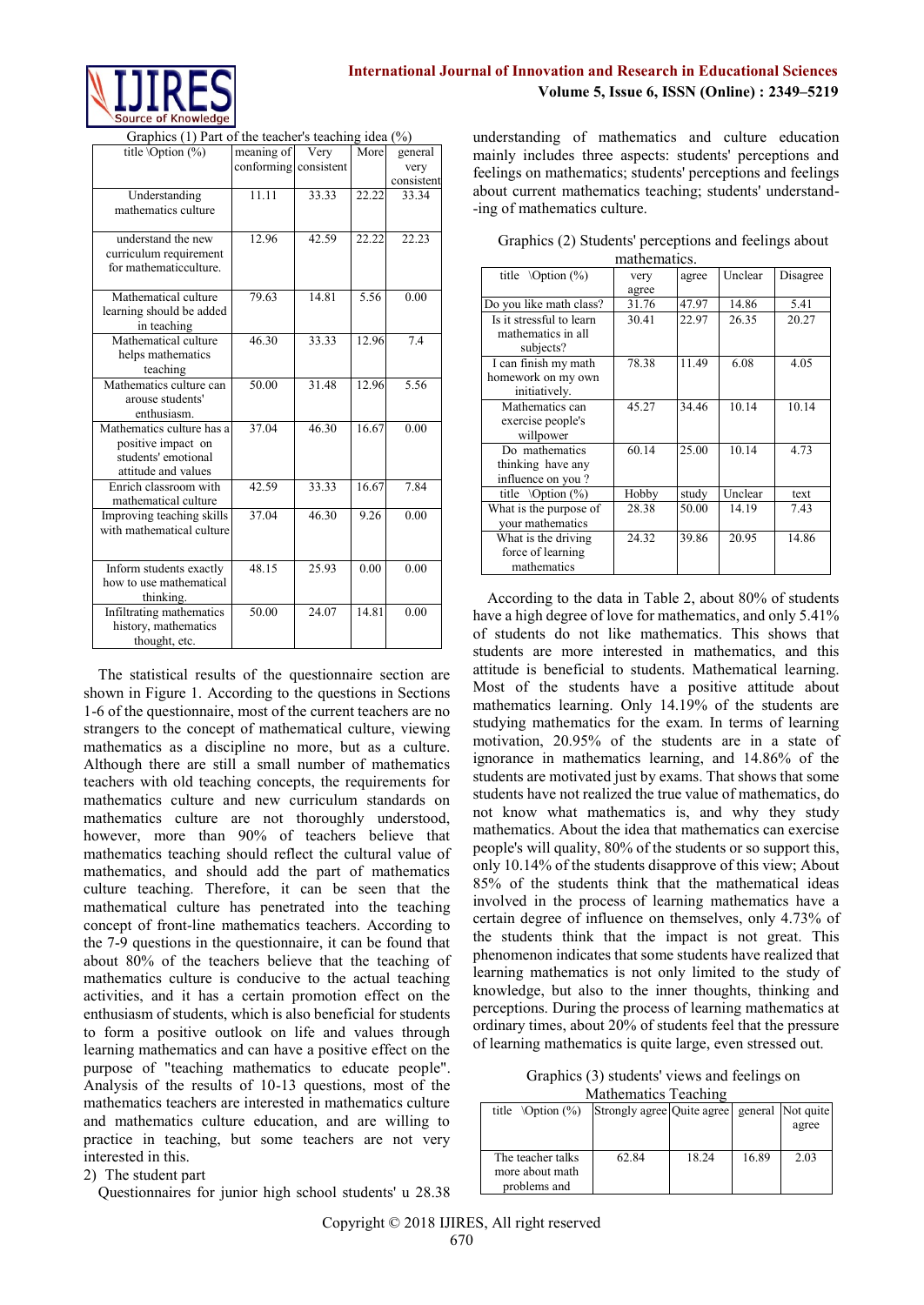

| stories on<br>everyday life                                                     |       |       |       |       |
|---------------------------------------------------------------------------------|-------|-------|-------|-------|
| Can math stories<br>help you improve<br>vour interest in<br>learning?           | 54.73 | 20.27 | 12.84 | 12.16 |
| The math teacher<br>will teach you the<br>reading materials<br>in the textbook. | 9.32  | 21.62 | 23.65 | 12.16 |
| Do you often read<br>the reading<br>materials in the<br>text book?              | 37.84 | 8.78  | 40.54 | 12.84 |

As seen in Table 3 above, most of the students agree that the teacher introduces some math problems and math stories in life in the classroom, and these contents can also help students improve their interest and enthusiasm in learning mathematics. About the reading materials on the mathematics culture part of the textbooks, for some reasons, it is difficult for teachers to do it all during the classroom teaching. While the self-study of students after the class is not very satisfactory, and even 12.84% of the students are completely passive. Only when the teacher make them homework can they be completed; while about the extracurricular mathematics readings, only 14.19% of the students can read them regularly. This shows that the main way for students to come into contact with mathematics culture is the explanation and introduction of teachers in the classroom, just limited to textbooks.

|  | Graphics (4) Students' understanding of mathematics |
|--|-----------------------------------------------------|
|  |                                                     |

| title $\mathrm{Option}$ (%)                                                             | Very              | understand | general | blurry |
|-----------------------------------------------------------------------------------------|-------------------|------------|---------|--------|
|                                                                                         | <b>Understand</b> |            |         |        |
| Do you understand<br>mathematics culture?                                               | 10.14             | 15.54      | 18.92   | 54.40  |
| Do you think mathematics<br>is widely used                                              | 38.51             | 18.92      | 9.46    | 33.11  |
| Do you know some<br>anecdotes or stories of<br>mathematician                            | 6.08              | 33.11      | 27.70   | 33.11  |
| Do you know some<br>extracurricular mathematics<br>questions, nature, theorems,<br>etc? | 4.73              | 10.81      | 28.38   | 56.19  |

Table 4 shows that students are no strangers to mathematics culture. About 44% of students have different levels of understanding of mathematics culture, 35.81% of students do not know enough about mathematics culture,; Nearly 70 % of students have some understanding of the deeds of some mathematicians, but when it comes to wellknown mathematics questions, nature and other content outside the classroom, they know little. More than 50% of the students do not know much about it, or even understand it. This shows that although students have some understanding of mathematics culture, they do not have an in-depth understanding, and there is still a lack of knowledge in mathematics and culture. Regarding the application of mathematics in real life, 38.51% of the students think that the application of mathematics is very extensive, but 31.08% of the students think that the

application of mathematics is not much,. This shows that a large number of students pay more attention to solving problems in the process of actually learning mathematics, and mathematics has some missing parts in practical life. Students will think that mathematics is a subject with no practical value. This will have a negative impact on students on the enthusiasm and motivation of learning mathematics.

## **III. STRATEGIES FOR INFILTRATING MATHEMATICS CULTURE IN TEACHING**

### A. *Strengthening teachers' Mathematical and Cultural Literacy*

First, teachers should have a correct understanding of mathematics culture. According to the requirements of the curriculum standards, mathematics teaching should be based on textbooks. On the basis of mastering certain basic knowledge and basic skills, it is also necessary to closely contact the reality and cultivate students' problem-solving skills, practical ability, and innovative ability. In the teaching activities, students can work together to overcome difficulties, strive to explore, and have a certain develop- -ment in spiritual quality. Second, teachers must strive to improve their mathematical and cultural literacy. The fundamental task of teachers is to teach and educate people. [3] If you want to train qualified and outstanding students, teachers must constantly improve their overall quality and let themselves keep up with the times. This is also the basic professional accomplishment that teachers should possess. The improvement of teachers' mathematical and cultural literacy is a task that requires long-term persistence, continuous learning, and continuous improvement. The difficulty of mathematics culture is more difficult than that of mathematics majors, and the requirements for teachers are higher. [4] On the one hand, teachers must increase their knowledge of mathematics and cultural knowledge, learn more, see more, study more, explore more, fully understand the development process of mathematics, feel the beauty of mathematics in this process, discover the beauty of mathematics, and deeply understand mathematics, grasp the essence of the way of mathematics. On the other hand, teachers must understand the mathematics culture profoundly, comprehensively and systematically, and can apply the mathematics culture to practice and apply it to teaching. Teachers should combine the teaching materials, comprehensively consider the actual situation of students, make full use of mathematics culture for teaching design, and ensure the effect of mathematics culture in teaching. [5] B. *B Make full use of Mathematics Culture and pay attention to the teaching of Mathematical* 

*Thinking methods*

Together with other disciplines, mathematics shoulders the mission of cultivating students' comprehensive qualities. For students, the purpose of learning mathematics is not limited to learning mathematics knowledge and skills. It is also necessary to feel the charm of mathematics and learn mathematics from the process of learning. Teachers should learn the method of thinking, the spirit of mathematics, and enhance their own humanistic qualities under the influence of mathematics culture. [6] Teachers should use

Copyright © 2018 IJIRES, All right reserved